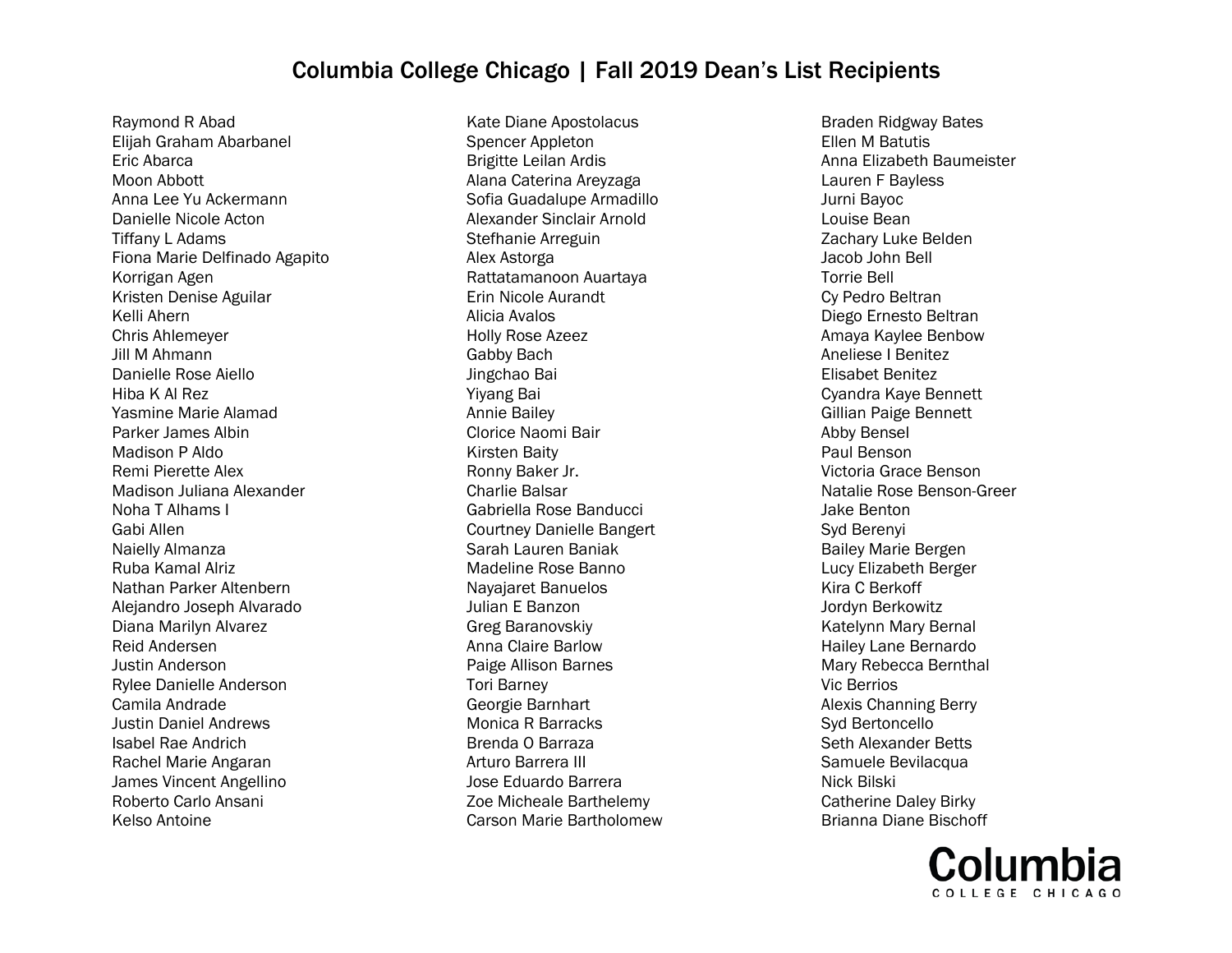Dawson Kate Bishop Christina Bispels Vanessa Sabrina Bittar Karolina Wiktoria Blachowska Courtney Lee\_Ann Blackett Janelle Renee Blank Alana Corrinne Bloomfield Emma Blumberg Nathan Bobey Kayla Anne Bocanegra Sara Orozco Boe Grant Jefferson Boehne Madeline E Bogathy Deon Emanuel Bonaparte Ella Bryant Bondy Hadley Anne\_Katherine Booker Luana S Borges Aubree Mai Borror Mario Thomas Bosca Gavin Reid Boswell Daria Kristen Boudreau Natalie Marie Bourbon Paige M Bowers Raven C Bowlin Chris Bowling Grant Thomas Boyer Bennett Boyle Alison Brackett Sage Raina\_Morstad Brahmstedt Nathan Branch Trinity Amber Branch Miki Brauch Alex Breen Emily Barbara Bremner Kelly Briceno Elisabeth Marie Brigham Armando Benino Brignoni

Lauren Briney Madeline Rose Brittingham Laura Zanwen Bronson Lucia R Brooks Molly Rachel Brooks Abigail Elizabeth Brown Austin Edward Brown Brandon Michael Brown Carley Virginia Brown Cobey Carlyle Brown Dakota Brown Drew Brown Iesha M Brown Mark William Brown Tessa May Brubaker Casey Catherine Bruchwalski Paige Alison Brunsen Almani Camille Bryant Elsa Mae Brydalski John Robert Buchaniec Gabriela Bula Zac Bunch Jay Burmesch Issac Rafael Burnett Amanda Jane Burris Darynn Josephine Burton Ava Butera Blythe I Butler Caira Jenae Butler Michelle Ann Butler Michaela Elizabeth Byers Sam Byquist Frida Cabrera Cassie Calcaterra Rachael Chiann Calcote Ignacio Calderon Salinas de Lozada Kirby R Callan

Jared C Callaway Jaime L. Calme Lesley Calvillo Moises A Camacho Zeno P Camera Macy Camille Ambria Kelcy Campbell Anamaria Consue Campillo-Kloian Yu Cao Aj Caris Julia Ann Carnaghi Shannon Christi Carrillo Garcia Kailan R Carter Kylan Elisha Carter Dana Leanne Carzoli Samantha N Casaverde Marisa Rose Cascio Dylan M Case Devon Casey Eddie Castillo Jerry Javier Castillo Kyle Castillo Sandybell Castillo Alondra Castro Teddy Castro Thalia Castro Alisee Cattebeke Indiana Am Celerier dit Lormont Alex Chan Ka Hei Chan Anna Chandler Evie Chang Hailey Chapetta Caleigh Lareine Chapman Sophia Danielle Chapman Nicole Char Zanskar Chaudhari

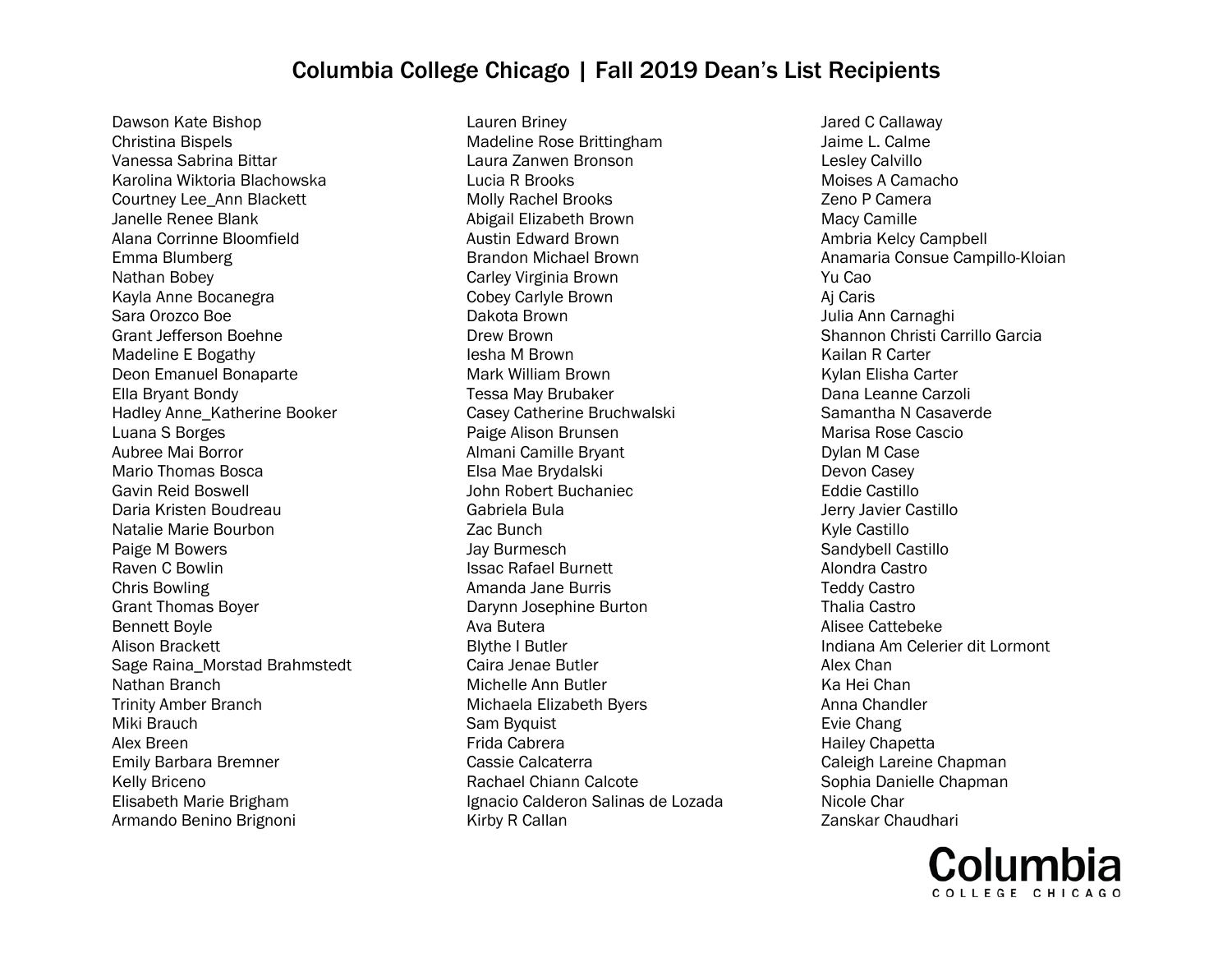Jennifer Giselle Chavez Michael Chen Yu Chen Chen Rachel Louise Cheney-Egan Grace Cheng Mederic Michael Chiasson Gabe Chinchilla Molly Lynn Chmiel Katie Chojnacki Kalin Alice Chong Elena Rose Chow Jocelyn Ann-Marie Chubb Zach Ciecko Jacques Robert Ciesla Mary Alex Cina Clare Anne Cinelli Alexander Henry Cisneros Cole Clark Corey Joon Clark Mickayla Hope Clark Patrick Jeffrey Clark Steve Anthony Claros Tony Clavio Lili Clendinen Zac Clingenpeel Parker Colby Cloutier Aneya Noelle Cobbs Taylor Renee Cochran Andrew D Cohen Catherine Karin Cohn Isabel Alexandra Colado Katie Colatorti Hannah Aubrey Colby Madeline Elise Cole DeeDee Collins Elizabeth Rose Collins Meg Collins

Sam Collins Sydnie Marie Collins Tara A Collins Moira Francis Colvin Alaina Renee Conner Jonathan Riordan Connolly Andrea Ivania Contreras Kyle Cook Eli Girard Cooper Nick Cooper Peyton Marie Cooper Xaviera Andrea Coral Christine Michelle Corazza Augustus Carl Corder Aiden Robert Cordon Taylor Ann Corkill Cat Cosajay Alejandra Cosio Simona Adele Costanzi Olivia Grace Covey Sydney Cramer Kellin Maxwill Cremeens Josiah Antrosio Croegaert Isabella Marie Crum Sophia Marie Cruz Maya Delaine Cruz-Phillips Samantha Nicole Cunliffe Zach Duane Cunning Sammy Cunningham Caitlin Elizabeth Cusack Courtney Victoria Cusack Lindsay Marie Cymbalski Jordan Gerald Dahl Mats Joseph Dahlberg Kallie M Dahlman Zoe Bianca Dale Ora Batya Damelin

Brandon Tyler Dams Marco Evan D'Andrea Skyler Laura\_Sage Daniels Kaitlyn Christina Daniluk Jack Daraitis Athina Darrus Jasmine Desiree David Allison Davis Carly R. Davis Grace Jane Davis Hannah Doreen Davis Isabelle Muller De Britto Fabian Orlando De Diego Abigail Rose de Leon Ginger Alexandra De Leon liah de Leon Jose De\_Jesus De Paz Allison DeCant Mikaela Helane Dee Marian Del Valle Ana Dela Cruz Sol Delgadillo Jensen Grace Delius Olivia Audrey Deloian Jennifer DeMint Breanne Mackenzie Dengler Rita Clare Dennin Avery Lane Dennis Alec Jay Denny Camilla Renee DePinto Karlee Jo Deppe Alyssa Laurenne Derezycky Austin Tyler Derrickson Winston Ricard Derry Kayla DesEnfants Will Desposito Mari Devereaux

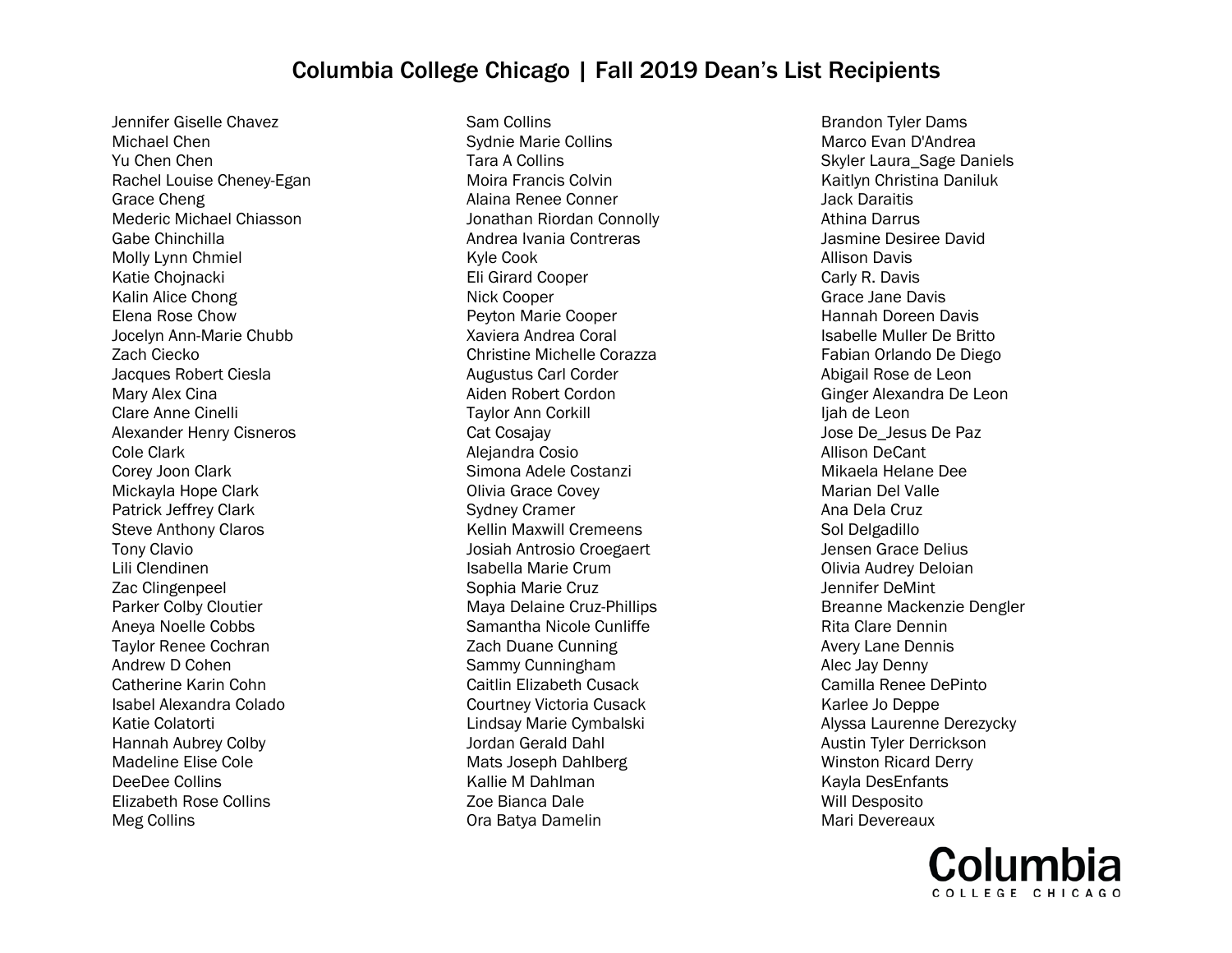Heather Devin Hailey N DeWitt Kathryn S Deykun Mila E Diaz Lupita Diaz Donato Benjamin Michael Dib Jared William Dickey Aidan Kidd Diefenbach Gavin Diehl Claire Louise Dilworth Daniel Ding Shane M Dioneda Brandon DiPaolo Sara Jane DiPaolo Vincent DiPerno Rachael Ann Disher Hannah Jane Dittrich Maureen Kara Doherty Jake Doke Bianca A Doman Christopher R Donahue Reilly Aileen Donnelly Julia S Doogan Caitlin Anna Dooks Jacinda Rue Dorian Eric Anthony Dorsa Alyssa Marie Dorsel Carlos James Douglas Jr Ryan Michael Draybuck Tarell Allen Drayton Max Drenckpohl Kristina A Drendel Marisa R Drinkwater Triana Alexis Drozd Delaney Ansleigh Drummond Thorne Wiley Drwal Kacper Krystian Drwenski

Calista Kundankia DSouza Yuxin Du Harrison Alexander Ducommun Charlotte Duff Mariana Itxel Duncan Matthew Anton Dunko Deven Dhananjay Duphare Jazmin Duran Nery Duran Jessica Durbala Lila Ruth Durrett Ishan Dutta Elena Kate Dziak Maggi Lynne Eachus Loryn Mae Eagleson Shelby Nicole Easum Gabrielle Rose Eatherton Brendan Scott Eathorne Corbin Eaton Zeb Eaton Luise Ebeling Zach Edmonds Jordan Efird Eva Dulaney Eig Brianna Jacqueli Eittreim-Davis Zoe Leigh Elerby Lexi Elias Isabella Martin Eliopulos Jonathan Jerome Elkins Eva Marie Empleo Rashell M Encalada Boston T Enderle Katie Engler Wesley Azores Enriquez Daphne Guadalupe Escalante Edgar Espino Emily Lauren Espinosa

Alex Estes Asha Mangione Ethington Brooke Eubanks Devin Therese Evans Mike Evans Thomas Kent Evans III Gerrit Fahr Tessa Raeshelle Fairbairn Mountain Ray Falls Stefanie Veronica Farfan Sunnie Ann Farrar Christopher Joseph Farrell Gillian Nicole Fauntleroy Isabel Marie Feldhaus Sofia R Felino Mary Lee Fenner Seri Haelen Fernandez Omar Ferrer Nadia Fields Javier Figueroa Jr. Kat Filipatos Indigo Finamore Natalie Sarah Finfer Anna E Finton Katelyn Elizabeth Fiorani Ellie Danielle Fischer John Patrick Fischer Lizzie Fish Brooke Elaine Fisher Donovan X Fisher Madeline Rose Fisher Joey Fitzgerald Ryan Patrick Fitzgerald Andrea Nicole FitzPatrick Jack Fix Kevin Michael Flavin Luke Edward Fletcher

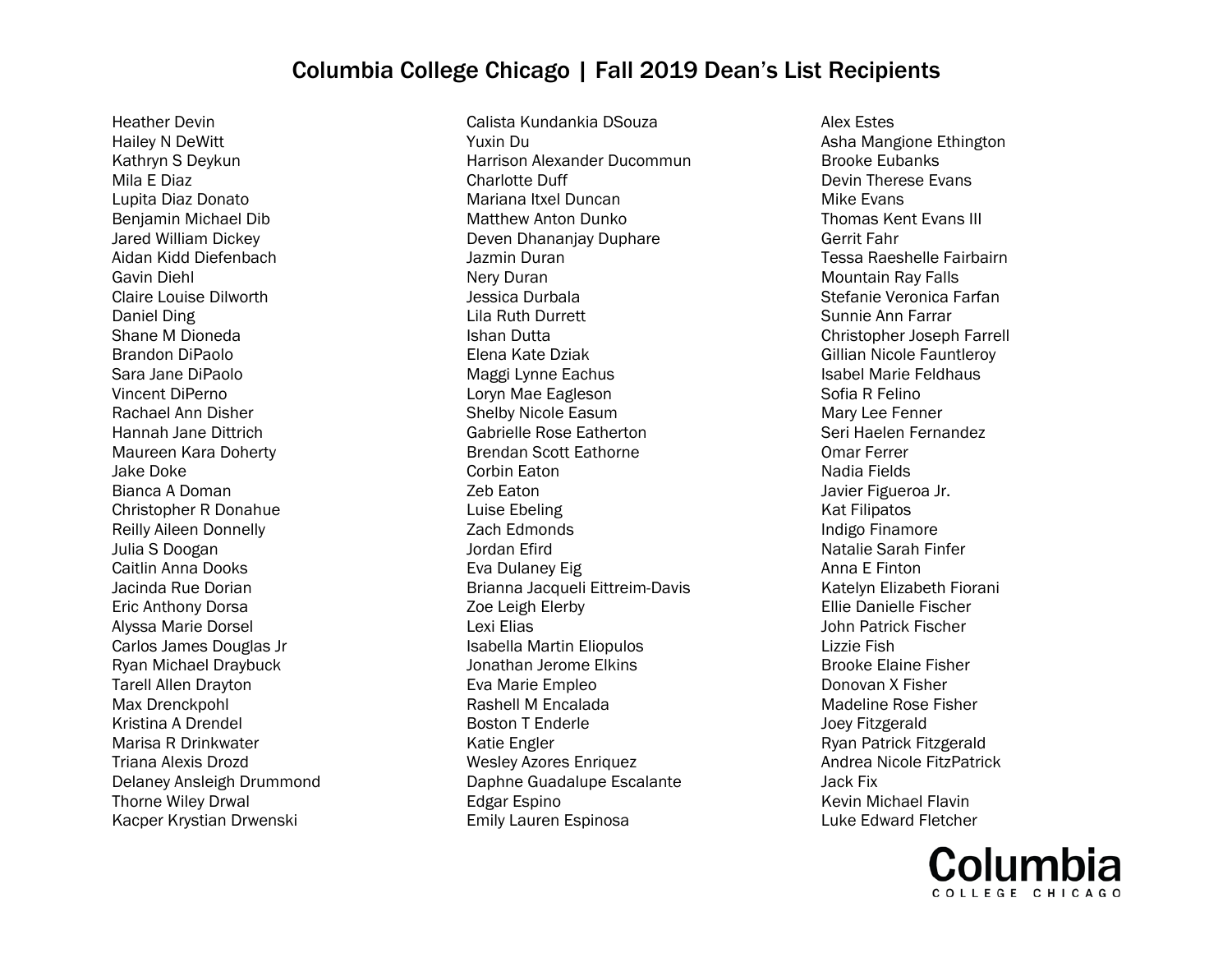Bel Flores Edgar Edwardo Flores Jorge A Flores Jr. Tea Floyd Penny Folger Eva G Folks Gretel Marie Forsythe Nicholas Joseph Forsythe Camilla Forte Silva Bonnie Rose Fortier-Shultz Kat Fortner Cecile Fountain Jardim Keely Marie Fouts Kaylee Fowler Hailey Ann Fox Bayden Fraley Madeline Jane Franklin Katherine Marguerite Franks Lane Franks Hylan Gabriel Frassrand Mary Kate Freelove Gabe Freeman Devyn Freet Benjamin Frese Scarlet Frishman Dylan Everett Fritz Stefanie Ann Frontera Hannah Fyfe Isabel Jean Gable Julia Noel Gagliardo Louie Gagner Rachel Eva Gailloreto Marc Vincent Dictado Galang Nicholas Gallagher Maria Clara Galvao Roriz Dantas Matthew F Gannon Haotian Gao

Pedro Nogueira Garcez Alejandra Garcia Alejandro Garcia Ang Gardner Kevin M Garrett Ashley Renee Garver Declan Richard Gatenby Brian George Gatewood Jana Caitlin Gautschy Caity Gee Alexandra Salling Georgopoulos Jared B Gerard Isabella G Gianesi Ally Kathleen Gill Sydney Marshall Gilliam Erin G Gillihan Sarah Elizabeth Gilmore Kevin Carl Giribaldi John Patrick Gleason Ethan Boyd Glover Alex Bohdan Glowacki Lauren M Glowacki Gianella Goan Stanley Rex Godfrey Levi Golden Luke Austin Goldfain Irina Goldman Kyle David Goltz Grace Danielle Gomez Julia Elise Gomez Sebastian Mercedes Gonzales Macy Catherine Gonzalez Fiona Isabella Good-Sirota Alana R. Gordon-Levine Brandon Matthew Gorski Petya Valentinova Gotseva Theresa A Goudy

Julie Ann Govedarica Anna Drew Govert Julia Rose Gradwohl Kate Graham Rachel Ellen Graham Kurt Allen Granados Marquisa Victoria Granberry Isaiah Terrell Gray Gregory Louis Greco Jr. Faith Chara Green Madison Rae Green Jerikah Morgan Greene Julia Elizabeth Greene Elaine Hope Greiner Tom Greto Sara Griffin Isaiah M Griggs Helen Merret Grimes Matthew William\_Thomas\_H Grimes Jordyn Rose Grist Frida Gronnevik Petersen Abbigale Nicole Gross Fiona Groth Taylor Lynn Grubb Aaron James Gruenthal Christopher Grych Brian Eliot Grzeszkowiak Marcus A Gualandri Tyra Guan Natalia Guardia Cristina Maria Guarino Ana Gubic Ben Guest Ari Guevara Veronika Martinova Guncheva Joeseph Forrest Guritz Darby Gustafson

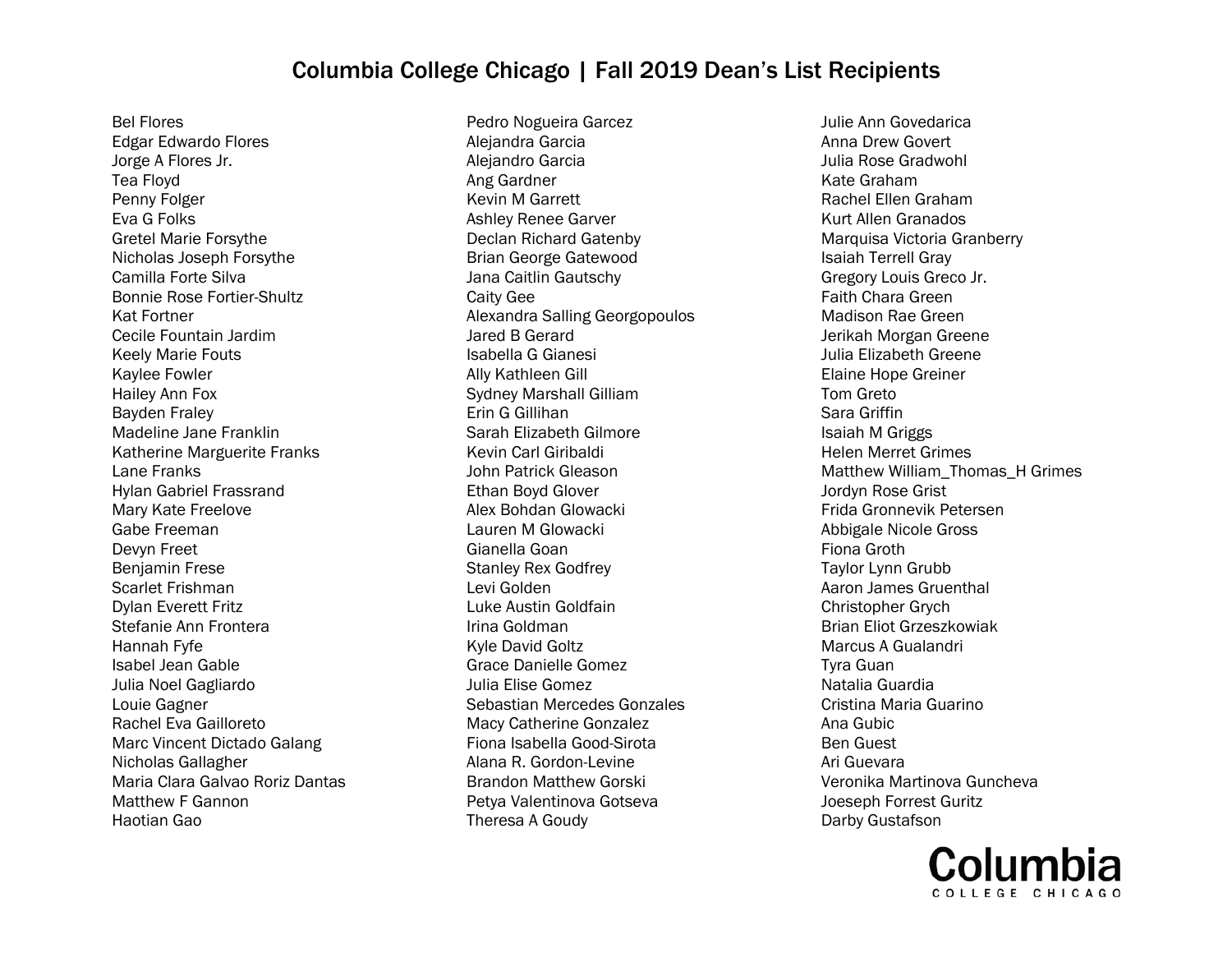Joe Gustaitis Noel Alejandro Gutierrez Sesash Gutierrez Taryn Julia Habel Helena Haber Lucien Hacker Zachary Michael Hackman Connor Hagen Priska Joanne Halim Quencey Elizabeth Hall Quintessa Grace Hall Veronique Carmel Hall Kaylee Kathleen Halliday Benjamin Timothy Hallsten Elizabeth Grace Hamilton Hannah Ruth Hamilton Reagan Claire Hampsher Lindsay Kayla Hampton Lev Beton Handmaker Zoe M Hanlon Laiqah Lorraine Hanold Kyle William Hansen Anna Grey Hansford Matthew Lee Hanssen Halee Harder Alana J Harmon Olivia Marie Harris Charrisse Marie Harrison Jozalyn Paige Harrison Julia Lauren Harrold Alex Hartman Audrey Renee Hartnett Monique Harvey Aliseea Jean Harwood Emeer Hasanpoor Brynn E Haskin Madalyn Mae\_Louise Hatfield

Kaylie Sun Haueisen Mya N Haupt Tandrea Hawkins Mj Hawks Camilla Sara Hawley Grace Elizabeth Hayes Krissy Haynes Peilun He Therese R Healey Caroline Ruth Hein Edward Joseph Hein Emma Samantha Heines Charles Anthony Heiter Madison Elizabeth Henderson Sydni Sara\_Simone Henderson Adele Henning Katelyn Marie Henry Leland Craig Henry Sophie Grace Henry Grace Elizabeth Herbert Armando Hernandez Ebony P Hernandez Giselle Hernandez Michelle M Hernandez Shelsee Shelanda Hernandez Teresa Elizabeth Hernandez Jess Hess Katie Hettenbach Madeline Jacobs Heuer Gabby Hiatt Gail C Hildebrand Elizabeth Ann Hilgenberg Michael Anthony Hilgendorf Matthew Hill Molly Jane Hill Sami Grace Hill Savannah Rose Hink

Eric Wayne Hinkle George Hitterman Summer Rae Hoagland-Abernathy Benii Hobson Emily Paige Hochbaum Jake Hoekstra Hayden Lee Hoerner Emma Rose Hoffman Grace Hoffman Cassidy Marie Hofschulte Colleen Anne Hogan Nicole Morgan Holahan Joy Elizabeth Holder Ellis Ian Holland Jori Hollander Andie Hollanitsch Jeiyanni Hollings Josiah Daniel Holroyd Kennedy Caitlyn Homan Abbey Kathryn Hooker Victoria Isabel Hooten Sivan Ariel Horowitz Rima Househ Lauren Olivia Howard Miles Greggson Howell Miles Greggson Howell Owen Rutledge Howell Connor Hu Esther Huang Joyce Huang Jack Hubert Emily Nicole Huebner Brooklynn Paige Huerta Braeden Huff CJ Hughes Haruka Hughes Lilli Hughes

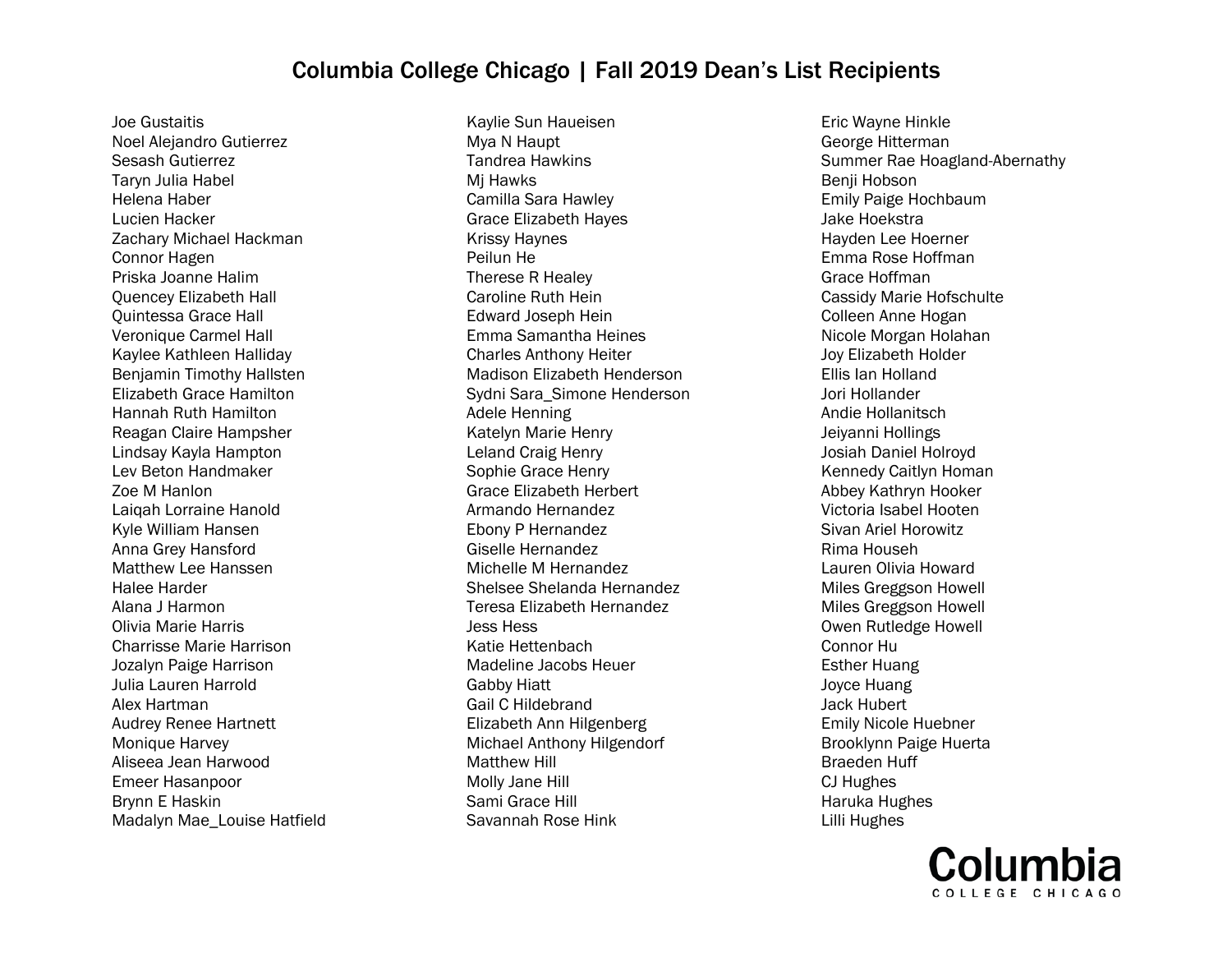Erika Huicochea Riley Michael Hulligan Liam Joseph Humel Laavanya Anand Hunt Shoana Tennessee Hunt Jorge Hurtado Zoha Hussnain Natalie Hyland Amanda Ibarra Anabertha Ibarra Martin Ibarra Patrick Alan Ickes Lily Bea Indie Keri Faith Inge-Marshall Michael Thomas Ingram Kristi Marie Iovino Maddy Ipema Tyler Isgett Jalen Jarreau Isley Maddie Istamboulian Alyssa Grace Iverson Carley Dawkins Ives Emma J Ivy Sophia Maria Izquierdo Joe Jackson Tommy Jackson Ester Jacobe Breanne Lee Jacobs Emily Michelle Jacobson Asher Jaffe Ainsley P Jahr Nathan T Jainchill Riley Jane Jakusik Alex James Nicolas Clancy James Erika Brandy Janasz Illa Jang

Pj Janicki Megan Joy Janis Elizabeth Deborah Janssen Bayan Jarad Katherine Lyn Jarema Casey Eugene Jarmes Ian Jeannin Brendon Robert Jeffrey Nikola Jelinkova Liam W Jennings Noah Austin Jennings Isabelle Jolanta Jimenez Joleen Miranda Jimenez Dominique Jimerson Catherine Jin Amanda Adela Johnson Dani Sylvel Johnson Liz Johnson Maggie Johnson Martin Buck Johnson Mia Silva Johnson Ruth Marie Johnson Stephen James Johnson Katie Lynn Johnston Jordyn Jones Kaitlyn Marie Jones Marisa Nicole Jones Matthew Jones Sabrina Virginia Jones Tori Elizabeth Joray Holly Nicole Jordan Vashon Tremayne Jordan Jr. Benjamin Francis Jossi Oliver Joukowsky Jessica L Jourden Jessica Lynn Jurewicz Jessica Caitlin Kain

Ariana Mieko Kanaya Kimberly Maria Kapela Jay Kaplin Anthony Karlsson Isabel Valerie Karp Ryo Karr Reese Kasich Evan James Kasle Christopher Kearns Rachel N Kearns Jack R Keating June Ann Keating Caroline Eldridge Keenan Kendra Jalaine Keeter-Gray Jackson Lyle Keller Erin Leigh Kelly Maximilian Blak Kelly Briana Louise Kennedy Jacob Bailey Kennedy Maura Kent Laila Morgan Keppard Jayde Saja Kern Macey L Kern Dylan Rosemary Kerr Li Kiefer Livvie Anne Kiel Chan Woo Kim Ke'a Kim Min Kim Alana Nicole King Jeremy Michael King Kierah Tarah King Sarah Rae Kinn Thea Katheryn Kinner Jeremy Aiden Kirkland Alexis Joyce Kirkpatrick Marc Austin Kitahata

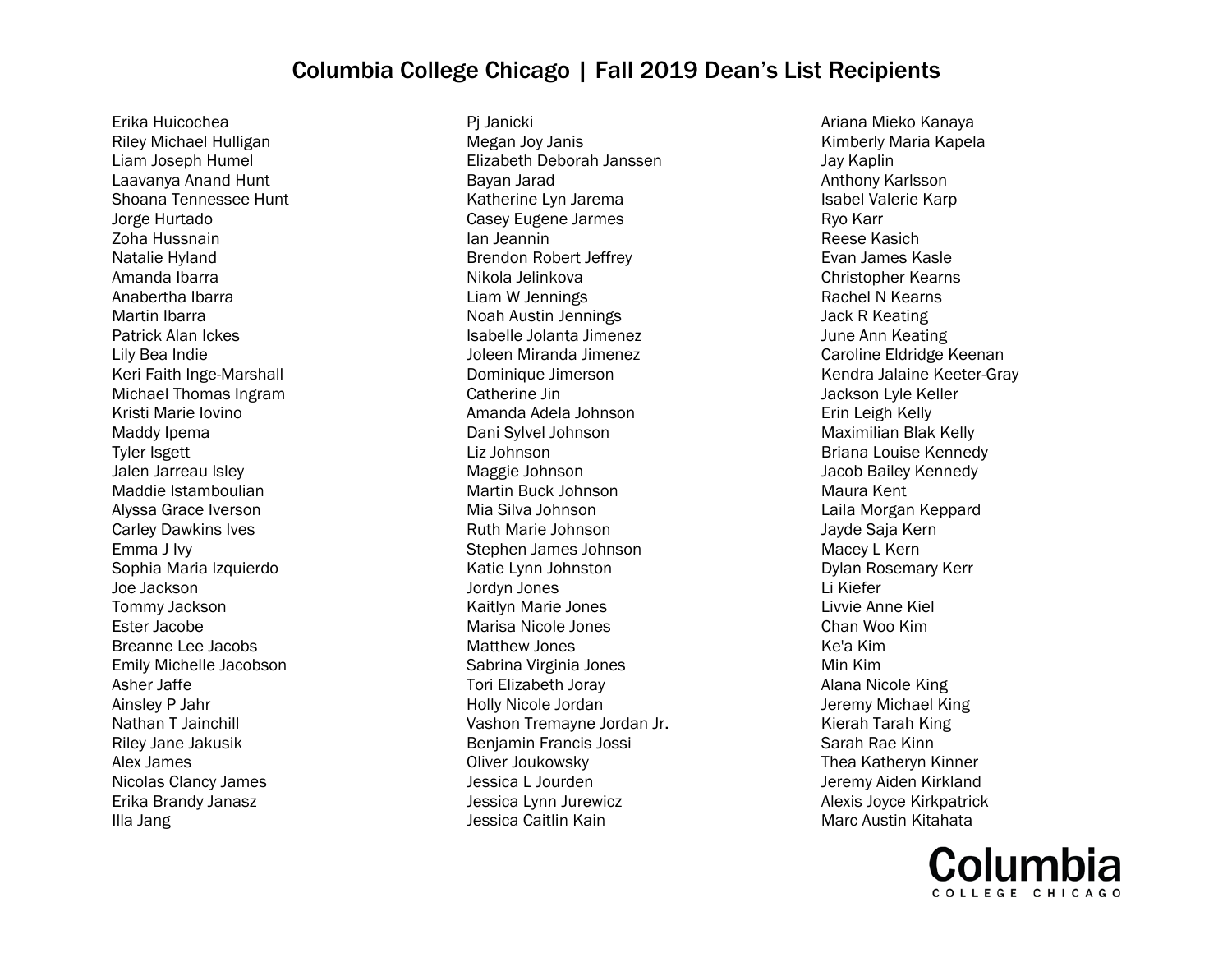Paige J Kizer Ella Quinn Klaus Katie Klear Marcus Klein Emma Minette Knapp Crystal Ariana Kniebusch Peyton John Knowski Celia Rose Knox Simon Tate Knuth Katelynn Kay Koeppel Taia Michele Koker Jack Kolpak Michael Lee Konyar Armin Korsos Taylor Lynnett Koski Michael Alexander Kowalenko Samantha Mary Kowalski Phoebe Rose Kozinets Kristyn Danielle Krajewski Sarah Ann Kratz Katrina Krause Lilah Anne Krause Ellie Willens Krigman Alex Kritikos Paul Andreas Kritikos Bella Krooth Alex Kropp Penpitcha Kruekuenpet Sierra M Kruse Jennifer Noelle Kubicki Greg Kucera Renee Therese Kuhel Mika Kuhlman Kayla Tiffani\_Auset Kurns Fern Kutcher Imani Kutti Annika Liesl Kuz

Alex K Kvapil Victoria Rose Lahowetz Kiki Lam Josette Byrne Langevin Avery J Lareau Piotr Marcin Lato Madeline Elizabeth Lauritson Montana Rose Lavallee Chris Laverghetta Jillian E Lawrence Jupiter T. Le Rhonda Le Mallory Nicole Leadman Katherine Patricia Leary Lauren Claire Leazenby Elizabeth Lebow Alexis Di\_Ann Lebron Cameron S Lee Chiana K Lee Colin Anthony Lee Daisy Lee Khari Amir Lee Michelle Jihyun Lee Vicki Lei Makenna Lynn Lemke Shelby Renee Lerner Nicole Zuzanna Lesny Djuanna Lester Nick Levato Daniel Forrest Levin Chloe Lewis Hali MeiRu Lewis Jayce Lewis Justice S Lewis Andrew Denis Leyba Larry Li Xinyi Li

Grayson Royall Lichtenstein Katherine Lichter Ava Rose Liebentritt Victoria Rose Lieberman Brendan Thomas Lienau Leticia Lima Mengshin Lin Anika F Lind Alana Lindenfeld Matiel Briana Lindley Margot Liotta Al Liu Ansheng Liu Hongyue Liu Tingting Liu Sarah Elizabeth Livingston Kristy Lynn Livolsi Shannon Lo Karana Kimberly Lobaugh Benjamin Ryan Lobel Joy Lockwood Penn Jackson Lodin Nadia C Loebl Kaylin Loer Liz Logback Isabella Alexandra Long Ally Longo Danny Lopez Adam Justin Losoya Jayda Marie Love Eric Preston Lovelock Case Scott Lowe Gillian Kathryn Lowe Juana K Lozano Hazel Anais Lucey Vivian Randi Luckiw Peterr Francis Lukinovich

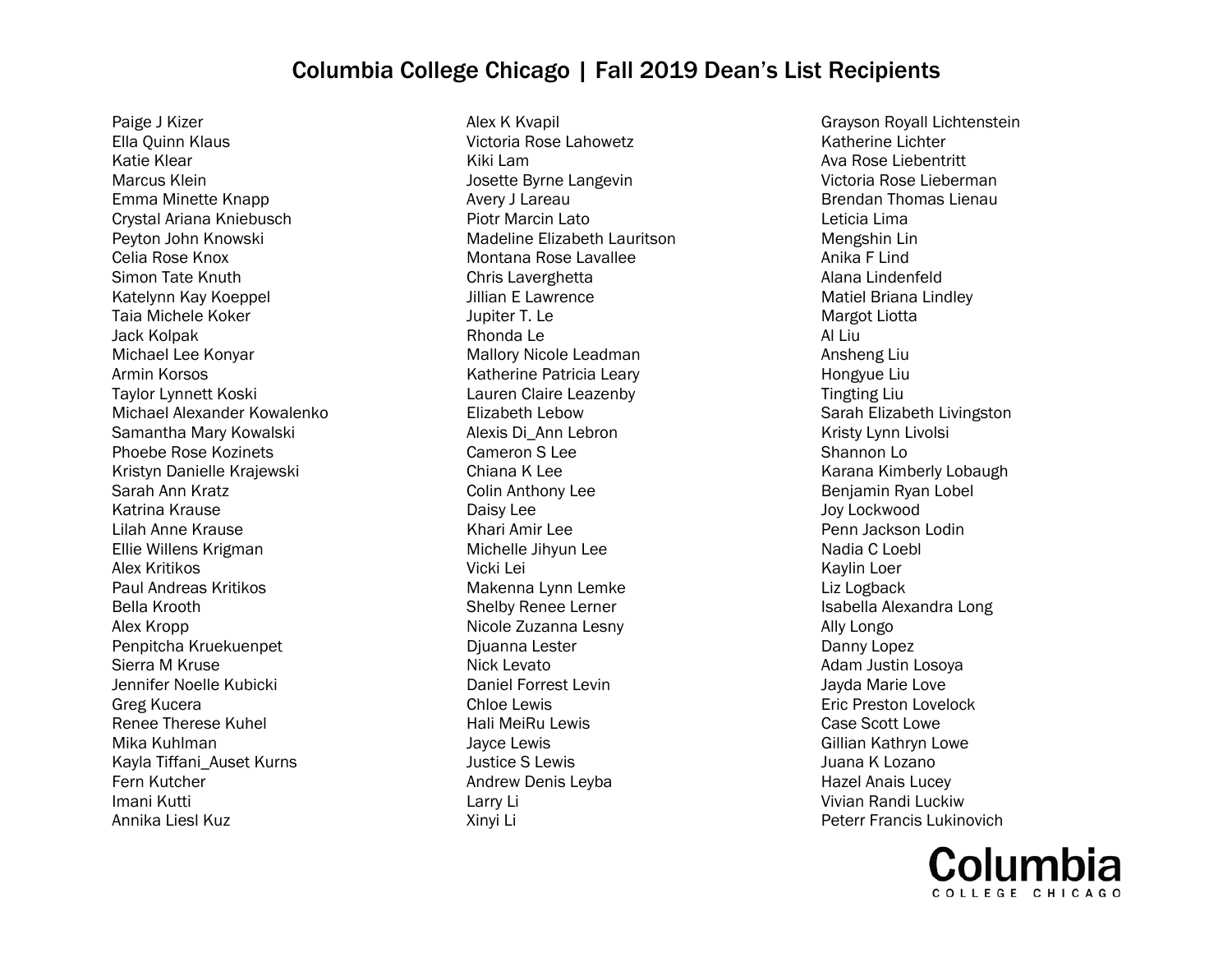Benjamin Lurie Megan Rylee Lux Luna Luxe Erin Marie Lyle Mya Lyman Liam Zvi Lynch Aiden M Mabrito Rachel Lynn Macciaro Autumn Paige MacDonald Lauren Faith MacDonald Rhiannon Beth\_Ione Mach Julia Machado DAlo de Oliveira Jennifer Laura Machuca Anthony Macias Giovanni Macias Valadez Zoe Lena Maddix Macee Capri Maddox Nick Madison Thomas Kinsella Madison Gina Marie Maggiore Jack Mahanes Luke Walter Mahanes Abbey Majewski Katie Malate Faith Malinowski Caroline Mandarino Piper Helena Mandle Miranda Rosalie Manier Cale D Manning Lia Marabella Tracy Marasigan Ash Marcano Andrea Marchan Angelica L Marcial Sydney Kristen Marion Alina Aleksandrovna Markina Dylan Yeager Markulec

Alejandra Erlinda Marroquin Caden Zane Marshall Merry Marshall Celestina Lynn Marszalek Hayden Mary Marth Ray Martin Brad Cristian Martinez Briscel Martinez Jovani Martinez Marilyn Guadalupe Martinez Michelle Lauren Martinez Cade B Martsching Derek Evan Martz Jessica Mascarenhas Lauren Kathleen Mateling Luz Danaee Mateos Amanda Claire Matthews Shwe Aung Maunge Lauren Mcbride Gina Dee McCammon Nailah Kenya McCann Dara Starr-Cynthia McClure Claire McConnell Lili Claire McCormack Collin McCormick Natasha Alexandria Mcdonald Rose Martha McDonald Sarah Elizabeth Mcdonald Maddy McEachen Kady Ellen McElhattan Kelly McElligott Megan Elizabeth McFarland Riley Payton Mcfarlane Allyson Paige McGann Allison McGarry Madison Michelle McGrady Lawson Keith McGrain

Justin Paul McGregor Rebecca McKenzie Molly McLaughlin Lucy McReynolds Angelina Evelyn Medina Sneh Pratik Mehta Makayla Rae Meinhardt Yesenia Melara Eion James Meldrum Kait Mellies Rachel Marianne Meltzer Janelle Menard Rochelle Escobar Mendoza Chenyang Meng Josh Menon Maya Menon Amy Mercado Nancy Michelle Mercado Jaren Anthony Mercer Hannah May Merrill Blaise M Mesa Anna Messina Brennan Lee Meyers Hannah Marie Meyers Olivia Mei\_Hua Meyers Rachel E Meyerson Dante Valentino Miceli Izabella Middleton Morgan Kathryn Miesiac Jacob Yesenia Milan Clay Milborn Aidan Keeley Miller Dylan B Miller Lauren Elisia Miller Morgan Adell Miller Ryhen Nikole Miller Scarlet Sol Miller

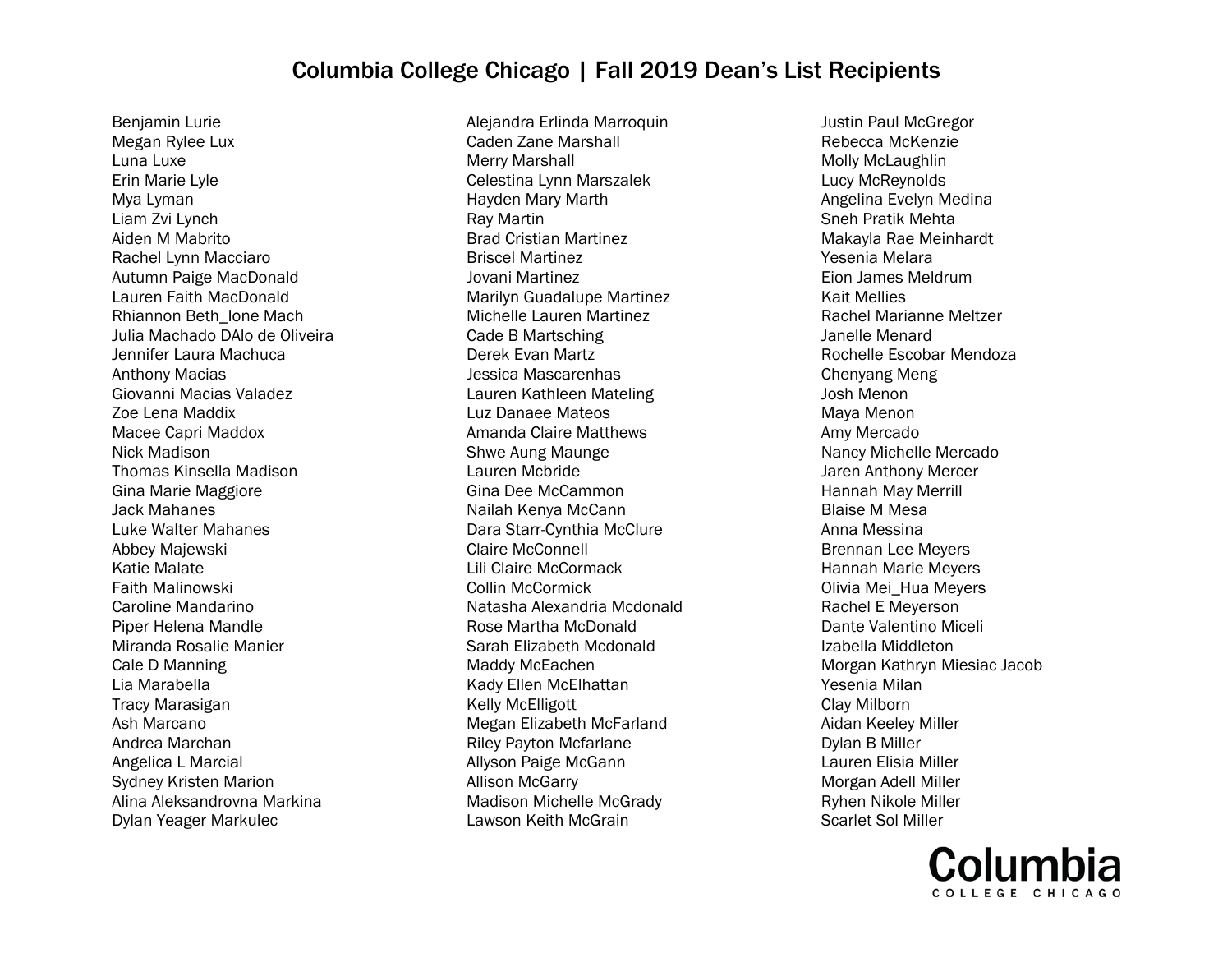Samantha Milligan Asa Minter Saman Raza Mirza Owen Patrick Misterovich Catie Mitchell Emma Dailey Mitchell Lorelei Iwalani Miyamura Akito Miyazaki Troy Mize Siena Ann Moccia Pranav Raj Mogadati Jack Harrison Mohr III Nina Ruttan Moldawsky Evelyn Caridad Molina Gabe Molina Ulrich Maximiliano Molina Angela Joy Moline Marley Sue Molkentin Jennifer Eve Montas Asher Moore Kayla Carol Moore Shannan Nicole Moore Tabitha Moore Maxwell John Mootz Suprajira Morakotjantachote Emily Morales Virginia Morales Aidan Christopher Morello Ana Catalina Moreno Richard Dennis Morgan Jr. Betsy Morici Andrew Samuel Morris Callie Elizabeth Morris Emma Nicolle Morris Sammy Morris Eilish Margaret Morse-ORourke Kendall Morton

Fatima Moshaymesh Luke Daniel Moss Nina Gabrielle Moutrie Andrew Ng Moy Renee Marie Mudgett Emmalyn Grace Mueller Clara Ingrid Muffitt Sarina Mugino Alimmah Maryam Muhammad Brittany Barbara Muir Erin Eileen Mullen Alex Murphy Anastasia J Murphy Paige Murphy Sean F Murphy Bri Murray Lizzy Murray Marcus Devrin Myles Jr. Devan L Nagy Blake William Nall Angelina Cara Napoleone Stephanie Blair Narantic Ryan Nason Philip Nauman Kayleigh Nawrocki Mary E Neely Jose Negrete Aviles Brady Christopher Neher Betsy K Neis Abby Nelson Haleigh Elizabeth Nelson Mariah I Nelson Irene Lenora Nettnin McKenzie Louise Netz Ellie Magdalena Neumaier Jake Ryan Neumann Gina L Newberg

Raiza Cheyenne Newberry-Quiroz Hallie Ann Newnam Phuong Thanh\_Thien Ngo Angelina Conde Nguyen Grace Thao Nguyen Tina-Kim Thanh Nguyen Trang T Nguyen Jenn Nicholls Chloe Nichols Kacey Lorren Nicholson David Niemczyk Katarzyna Maria Niezgoda Austin Nino Trail Canyon Niswonger Jesse Joe Noble Toni Nordone Grace Anne Northcutt Mimi Norton Bekah Norwood Nick Novello Kaylynne Patricia\_Corrine Nowak Shannon Nugent Hugo Nugraha Tyler James Nuss Emily Obedoza Jimena Ochoa Alvarez Jonathan Ochocki Jonah R Ocuto Winter Oddo Calvin Wye\_Kit Oh Jessica Younjung Oh Alyssa Ohme Rebecka Olga Ohrstrom Kann Omar Ojeda Kaitlyn OKeefe Sophia Allegra Okugawa-Stoller Theresa Okuwobi

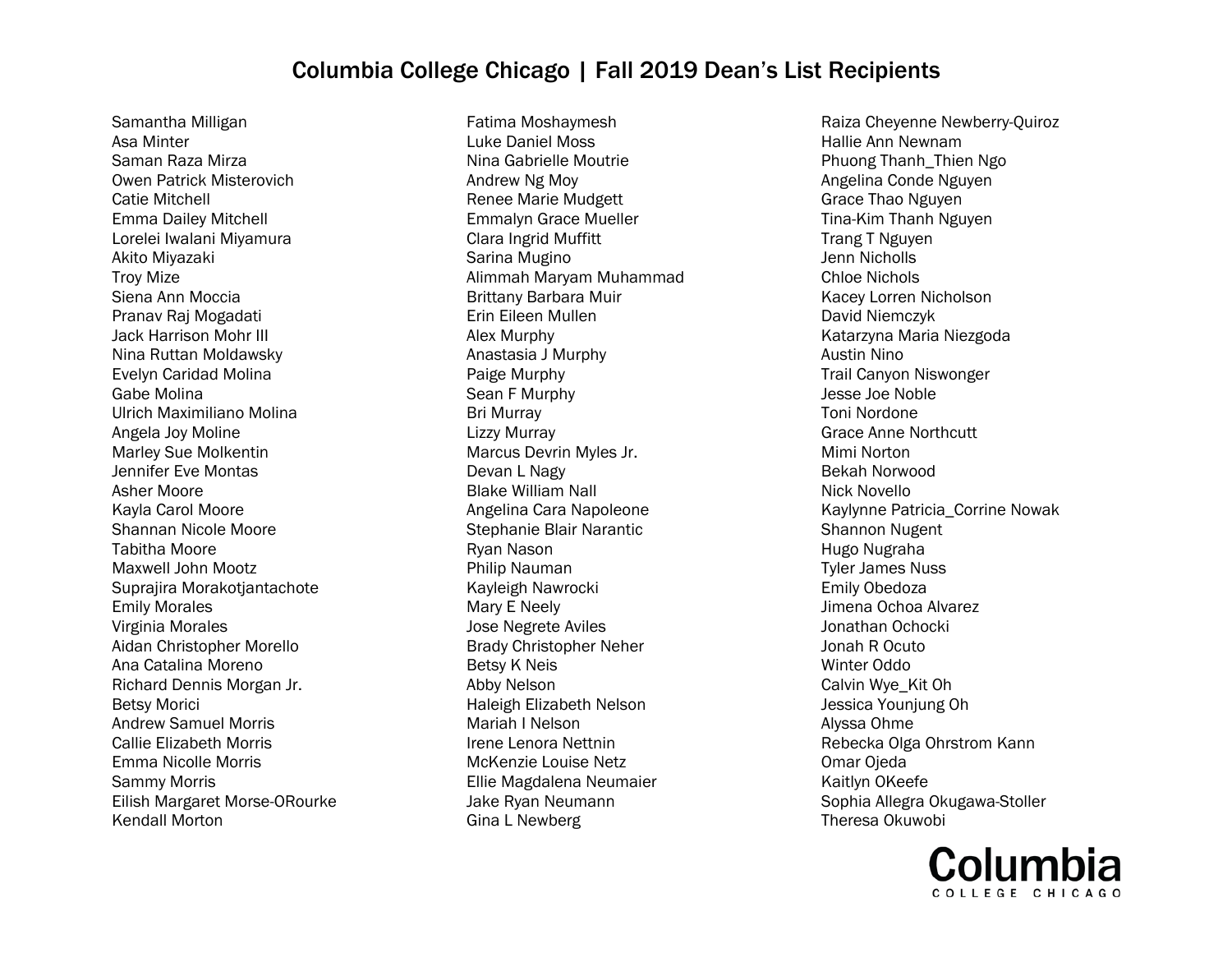Kara Christiane Olander Jasmine Olayan Beau Old Anthony Maxwell Oldani Anthony A Oleszkiewicz III Taleisha Oliver Angelica Olivera Megan Renee Olszanski Eleni Omiriadis Tamara Ondrasik May Zin Oo Afua Ayaw Oppong-wadie Kaili J Orcutt Jackson Orlowski Stephanie Ortigoza Benjamin Fernando Ortiz Melissa Ortiz Lee Ryn Osburn Grant Thomas Osum Cass Otto Michael Aram Ouzounian Angel Skyy Overton Avery Glenn Owings Joe Packham Kaylee Rose Palak Zackary Palmer Vanesa Iris Paramo Sonja Elisabeth Pardee Mariel Pardo Tricia Parent Lander Parish Aiden Park John (Juhwan) Park Natalie Maria Parker Benjamin Alan Parr Tyler Parrish Ashlyn Riley Parsons

Ami Kripesh Patel Hemal Patel Rachel Vipul Patel Shayna Patel Urja Patel CJ Patterson Miguel Pavon Megan Nicole Pawlak Patrick Joseph Payne Cydni Denise Payton Ava Peabody Benjamin Stanton Peachey Reide Pearson Zoie Pearson Sebastian Herald Pedersen Alex Peek Anthony Joseph Pellegrino Nathan Francis Pellizzari Saylor M Pemble Victoria Peralta Carla Rosalie Pereyra Nathan J Perez Nazareth Perez Angelina Sylvana Perino Devin Pathric Perjak Rachael Anne Perry Matthew Peterburs Haley Peterson Joshua Henry Peterson Julia Pettas Travis James Pflock Hope Pham Samantha Pham Sophie Rose Philipson Colton Ray Phillips Haley Phillips Natalie Ann Piaskowski

Michael Josep Picciano-Schatten Anna Pierczynski Beverly Suzanne Pietrie Taylor Evelyn Pike Vivian Marina Pina Ella J Pinceloup Anna Maria Pirga Emmah Isabelle Pirie Elizabeth Esther Piskorski Brianna Jean Pitterle Madeline Renee Pittler Marco Antonio Pizano Mary Grace Plazak Alexis Kye Ploen Lauren F Plummer Magdalena Pogue Olivia Natalie Policastro Lucy Joy Polkinghorne Jafei Pollitt Mitchell E Pollitt Anna Kay Pontius Grace Marie Pontius DeAvonte Pope Madison Pope Francesco Porcello Ross Samuel Porter Joseph Daniel Poselenzny James Taylor Post Joseph Steven Potkonjak Annabel Rose Pottebaum Madison N Potter Laurel Irene Powers Miranda Mae Prater Delaney Anne Pressler Joey Prette Abby Price Ashley Prine

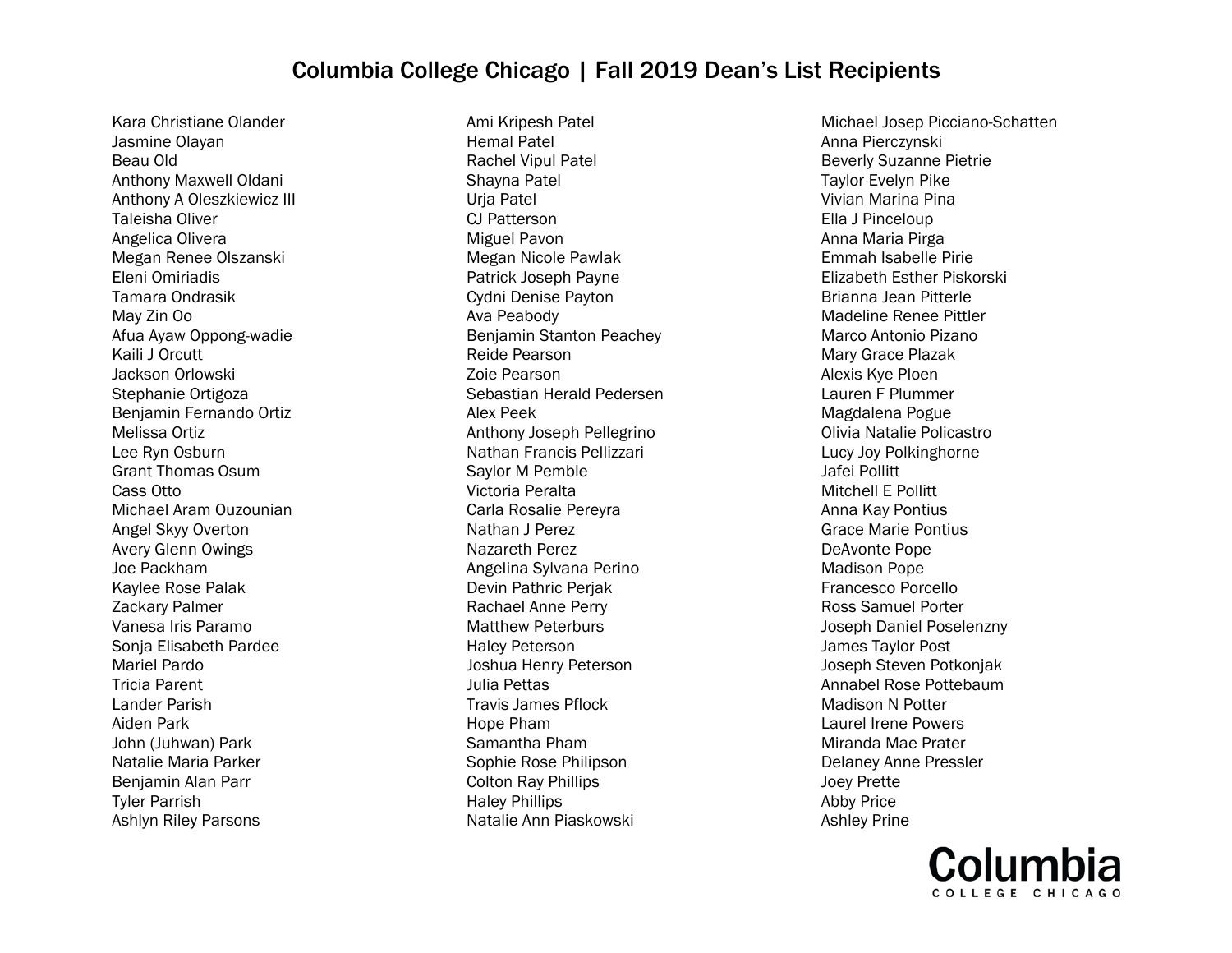Gavin Francis Pringle Matt Prusak Molly Rose Ptacek Elaine Pugsley Aashutosh Punjabi Tanner Marcus Puzio Asia Cierra Pye Sarah Pyne Jacquelyn Paige Pytlik Zhang Qiuzhang Ryan N Quade Kayla Gail Qualls Oscar William Quick Sophia Quillec Hayley Raad Zachary S Raber Lindsey R Rabinowitz Samantha Lee Rabney Clara Scott Radcliffe Bianca Juliet Radice Stephanie Raemer Eryn Nicole Rafferty Alicia Ramos Gaby Ramos Cindy Alexandra Rangel Leyla Mia Rangel Cameron James Rapata Adam James Rappe Carolina Alexandra Rapta Owen H Ravelo Julia Marie Ravenscroft Sofia M. Rayas Nathan T Raymond Hannah Raymundo Grace Makenzie Reasoner Angelica Redovan Jace Dickinson Reeves

Jessica Rachel Regan Marissa Anne Reichelt Mary Linda Reid Jake Thomas Reilly Maura Grace Reilly Thi Relf Shan Ren Wesley Gordon Reno Alexandra Resendez Xavier Shane Resto Joselle Blanca Reyes Zoey Reyes Bailey Jewel Rezman Maria Ricci Amy Katherine Rice Sam Rice Raina Lynn Rich Zac Richey DeLisia Richmond Mary Rose Ridderhoff Abby Tomiko Rieve Eve Rigby Quinn Thomas Rigg Oliver Elliott Rigsby Brigitte Riordan Jason Ritter Lauren E Ritter David William Rivera Jr. Megan Maria Rivera Hassan Raza Rizvi Brandon Tyler Robak Anna Marie Robbins Madalyn Grace Robbins Abby Jane Roberson Richie Roberts III Day Rebecca Robertson Noa Robida

BelleAime Alexandra Robinson Mars Robinson Peyton Danielle Robinson Sav Robinson Jake Rocklin Alea Rodriguez Bianca Marie Rodriguez Jaye Rodriguez Anna Elizabeth Rogers Micha Rogers Nolan Anthony Roher Alana Marie Rojas Emmanuel Rojas John Roldan Melanie Joyce Rolfe Nina Lucia Romeo Cassidy Romero Tom Ronningen Gabby Rooney Oliver Roper Rachel Emily Rosewater Jennie Elizabeth Ross Emmy Rossini Grace Angeline Roushdi Jade M Roy Maddison Michelle Roy Campbell Royales Marliese M Ruch Jake Rudolphi Samuel Phillip Ruesink Tia Ruh Michael David Rundle Jada Nicole Russell Kevonna Tyiesha\_Monique Russell Nathan Joseph Russo Ian S Rust Jadyn Nicole Rutherford

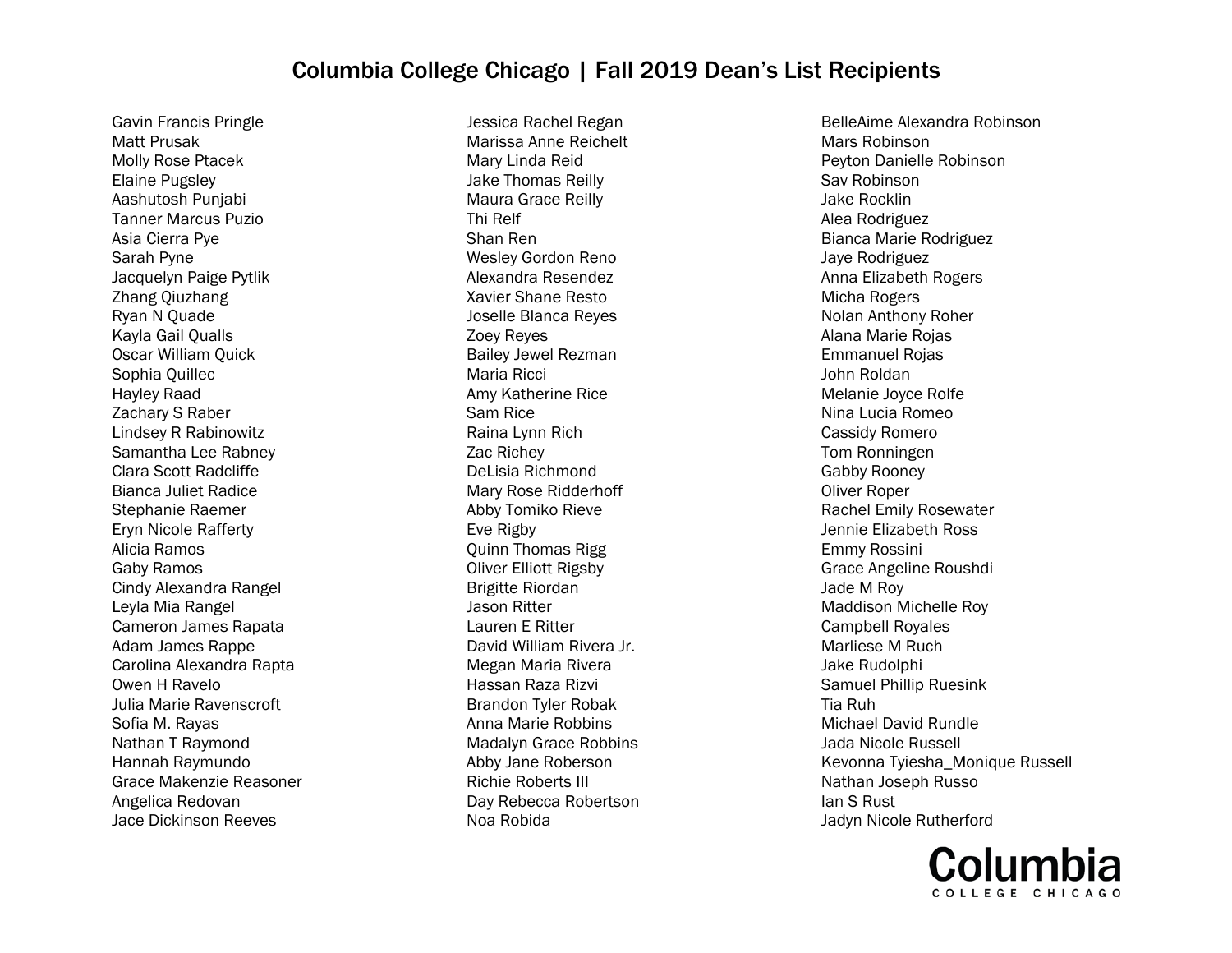Andrew Lindholm Ryan Kailey Nora Ryan Kendell Ryan Paulina Aniela Ryt Armon Saeedvafa Cade Alexander Saenz Matthew J Saguiped Chris William Sahm Kelsey Elizabeth Sakowski Sol Salinas Nash Allen Salmon Alyssa Kay Sammons Lucretia Rhys Samuel Eduardo Alexis Sanchez Jesus A Sanchez Karla Itzel Sanchez Adrian Sandoval Sydnie M Sanford Aisea Ramon Sanft Derek Santiago Julia Marie Santiago Annabella Santini Angela M Santoleri Kailyn Joie Santos Janet Santoyo Reilly Michael Savage Noah Steven Savoie Samantha June Sawyer Annalise Nicole Scaffidi Brenna Schaefers Olivia Schappacher Alice Thompson Scharf Hailianne Merideth Schawo Alex Matthew Schenberg Ali Schiffner Oliver Schilling Sophia F Schirmer-Beiermann

Emma Rose Schlader Alex Schmelter Jacob Schmidt Janey L Schmidt Bethany LaVonne Schmieder Brandon Edward Schneider Arielle Joan\_Cypress Schnur Elizabeth Grace Schobert Sabrina Blair Schoenberg Ethan James Schoenborn Morgan Rae Schoenecker Sarah Lynn Schorle Carsen Nora Schroeder Katie Layne Schroeder Ian G Schultz Jack Donald Schultz Hannah Marie Schumacher Lilli Schweitzer Frenchie Scott Ian Matthew Scott Isabella Scott Adele Sego Cassi Seifert Grace Catherine Senior Amina Sergazina Priya Seth Sophia Rae Sheets Lindsey Nicole Shelstad Sydney Renee Shingle Robert Shinoff Matthew Alan Shope London Chantel Short V Sidaugaite Tina Siegler Ben Sill Derian Silva Elaine Claire Simmons

Taylor DeBary Simonette Amaiya Chanel Sims Lauren Elizabeth Sims Harkanwar Singh Vered Rachel Siroka Nyia Dela Sissac Emily Marie Siwik Ben Skarnulis Paolo Skyrus Kaylie Nicole Slack Emma Claire Slattery Rylie Nicole Smedley Kamy Smelser Abby Smith Abi Smith Avery E Smith Brianna Leigh Smith Cody W Smith Cooper H Smith Dakota Leonidas- Bejarano Smith Hannah Smith Kelan Matthew Smith Maddy Smith Jacob Alexander Sokolevski Lizvett Lucero Solano Katie Soldano Nik Soldatovic Polina Solomakhina Shayna Nicole Soloway Katie Somers Lily Ann Someson Melody Song Gia Rita Spalla Jordan Spannbauer Kate Spence Ray Castel Spence Joshua D Sperger

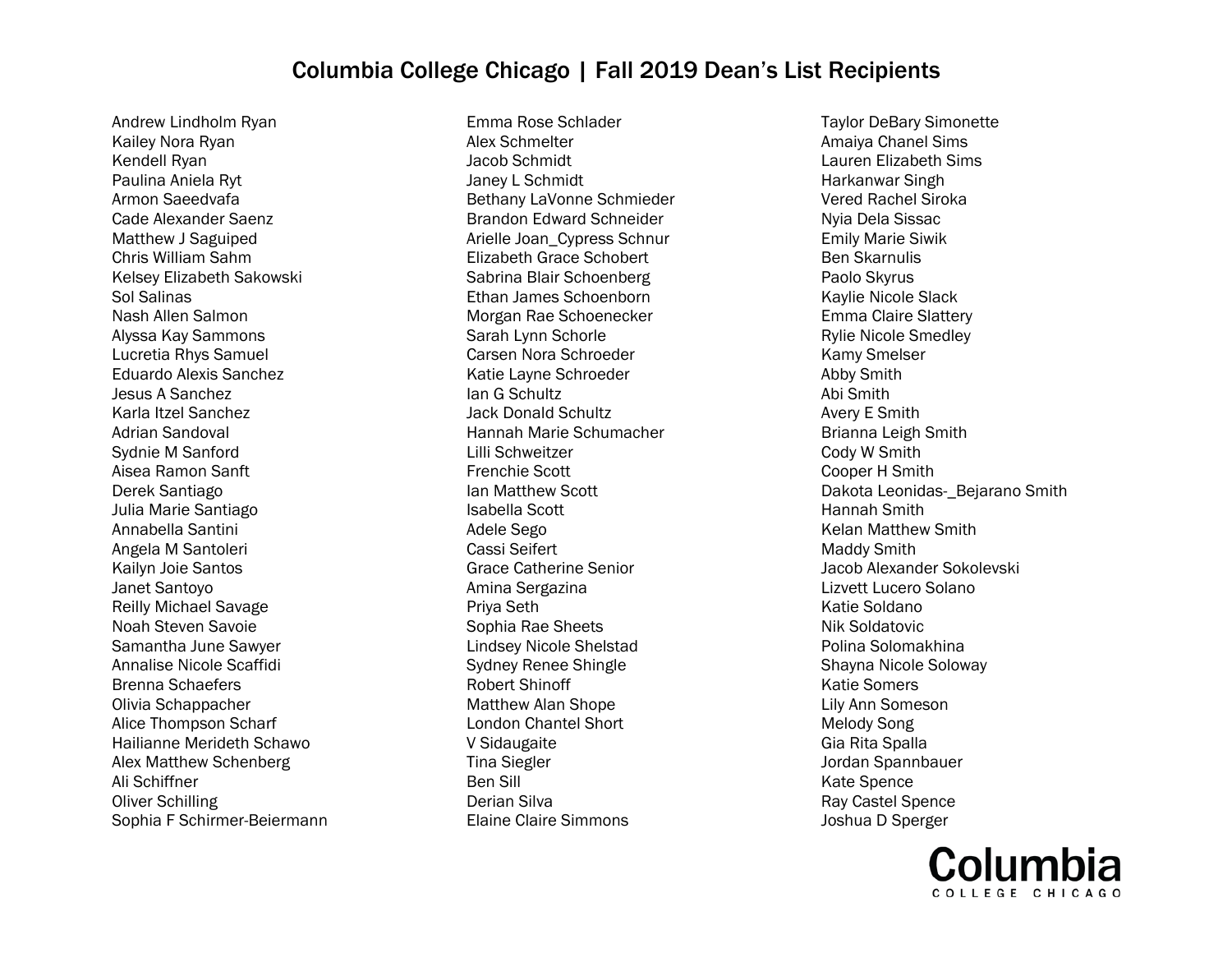Alex Sperry Jack Ryan Spinella Karen Elizabeth Spriggs Avery Springer Allie Sroka Ben St John Alyssa Ann St. Laurent Nia Kamil Stafford Mason Anton Stahl Sierra Brooke Stamm Lana Rose Stanczak Brady Scott Stanfield Sara Stead Kaleena Eve Steakle O Stecina Shelby Susanne Steele Nicole LeAnn Steffensen Katrina Steffy Ally Stegman Madison Louise Stegmann Catherine Julia Stema Alex Stepanek Trevor Stewart Haven Hope Stohler Jacqlyn Paka-Anna Stoltenberg Michael Stone Jordon Tyler Story Cal Strawhecker Kasey Lynn Strejc Kate Stubbs Colette Hanna Stubitsch Madelynn Joy Stuenkel Jessica Sturgeon Rebecca Leigh Stutzman Jake Joesph Suffern Thomas John Sullivan Jr. Laine S Sulz

Natalie Nicole Sumrall Voravan Susettheenee Sierrah Lynn Sutherland Maeve Ann Swan Jordan Rose Swanson Hanna Lee Swartz Jodi Michelle Swiderski Andrew Sykora Chloe Mei-Lin Sze Sabrina Szigeti Leor Szleifer Sienna Osanna Szustak Jenna Symone Tahhan Jay Takaizumi Grace Patricia Tallmadge Xian Hong Tan Grace Elizabeth Tanner Jiening Tao Samantha Nicole Taplin Marisa Marie Taravella Sarah Taschetta Kristen Karon Tatum Mariah Faye Tatum Journey I Taylor Kayla Christine Taylor Kelcy Pamela Taylor Kerryn Nichole Taylor Liam Michael Taylor Scott Andrew Taylor Trevor Nicholas Templeton Jack Tenbusch Michael David Tendy Elyse Terrazas Helen Thayer Jack Theil Lianna C Thierry Kirsten Thomas

Abigail K Thompson Hunter Thompson Izaak Thompson Jello Thompson Kat Thompson Tristan Thompson Jasmine Maria Thoreson Bella Thornton Madison Cynthia Thornton Micha Jasmine\_Ronne Thurston Kayla Idesa Marie Manala Timbol Jesse Michael Tines Nealie M Tinlin Rachel Danielle Toenies Shane Tolentino Phoebe Anastasia Tomsu Kaelan Tonjes Ariel Elizabeth Tonkel Lilia Fae Torchia-Stately Janessa Yvette Torres Joe Torres Jonathan Torres Siobhan Townsend Viet Quang Tran Marissa Doreen Traver Alonna JRhea Traylor Rachel Trebswether Ariel Etana Triunfo Grace Luisa Trivax Anh Truong Ben E Tull Patrick Scott Tumulty Kim Tupas Estefany Turcios Dylan Quinn Turcott Julianne Marin Turkel Jerod Dean Turner

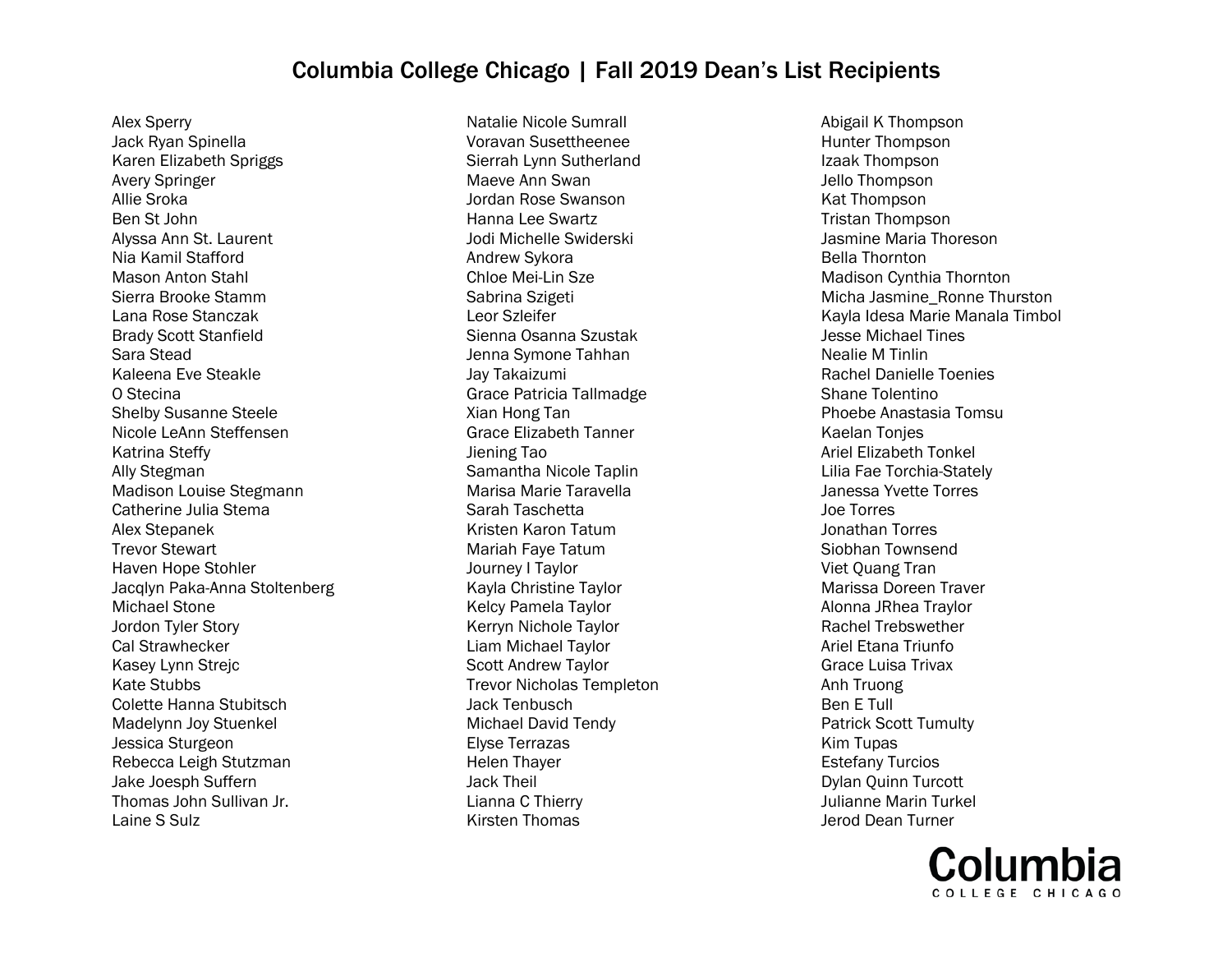Myer Turner Jr. Alexis Michelle Tyler Michelle Tylka Claire Wright Tyznik Hope I Unger Natasha Rose Uno Alyssa Upton Ashley Nicole Urbanus Carmen Dayana Uribe Katie Ussery Gabriel Alexander Utreras Leanne Christina Uzelac Michelle Valle Leo Vallecillo Matthew Aldert Van Bruggen Alexandra Paige Van Loon Shay Lee Van Lue Michael David Vanbodegom-Smith Madeleine Grace VandenHeuvel Max Vanderwerf Mandi Cheri Vanhoy Grant Allan VanLanduyt Matt VanOsdol Maria Joanna Varela Mel Vargas Felipe Fiorini Vasconcellos Mia Marie Vasquez Lilianna Vaughan Maya Elise Vazquez Arlene Vecchi Sabrina Nikolette Velazquez Kaitlyn Venturina Matthew Charles Vergun Shane Michael Verkest Five Verrier Emily Viera Lilly Villalba

Esmeralda Villalpando Valerie Halla Villarreal Yesenia Elizabeth Villatoro Kaye Viloria Denisa Viragova Michael Anthony Vitiritti Ally Vonderheide Lisa Vu Charlie Wacholz Michelle Waclawik Imani Z Wagner Doug Walden Monika Amalia Walewender Callie Waligora Sandra Elzbeta Walkowicz Mary Ann Regan Wallace Ryan Scott Wallace Frankie Walsh Matti Walter Lily Maya Wan Lj Wang Xinxin Wang Yuting Wang Amber Denae Warfield Gemma Elizabeth Warren Alana Marie Washington Shiloh Tumo Washington Mary Isabel Watkins Julian L Watson Mary Elizabeth Watson Kaci Jae Watt Ella Watylyk Andi Weaver Sydney Laurel Weber Gillian Hana-Jordan Wedemeyer Christen E Weeden Nia S Weems

Zixin Wei Jack Weimer Olivia Weintraub Tessa M Weisbecker-Lotz Hannah Weiss Katie Welko Leah Renee Wellman Haley M Wells Hadley Scott Wendt Jayda Ann Wentworth Paul Wesolowski Charlie West Jacob Michael Westergaard Alena Wetter Jenna Whalen Annie Shea Wheeler Moriah L Wheeler Kira Annalee Whitaker Julia Carolyn White Natalie Marie White Alexander Gage Whitehurst Kim Whitfield Deanna Lynn Whitlow Ren Curtis Whitney Joshua Anvers Whittom Emma E Wiederkehr Hannah Wien Maddie Wiener Daniel Timothy Wilgosiewicz I Gabriel Willemssen Brecklen Paige Williams Chris Williams Daijah Williams Danya Jean Williams Dylan T Williams Kathryn Elyce Williams Nia Williams